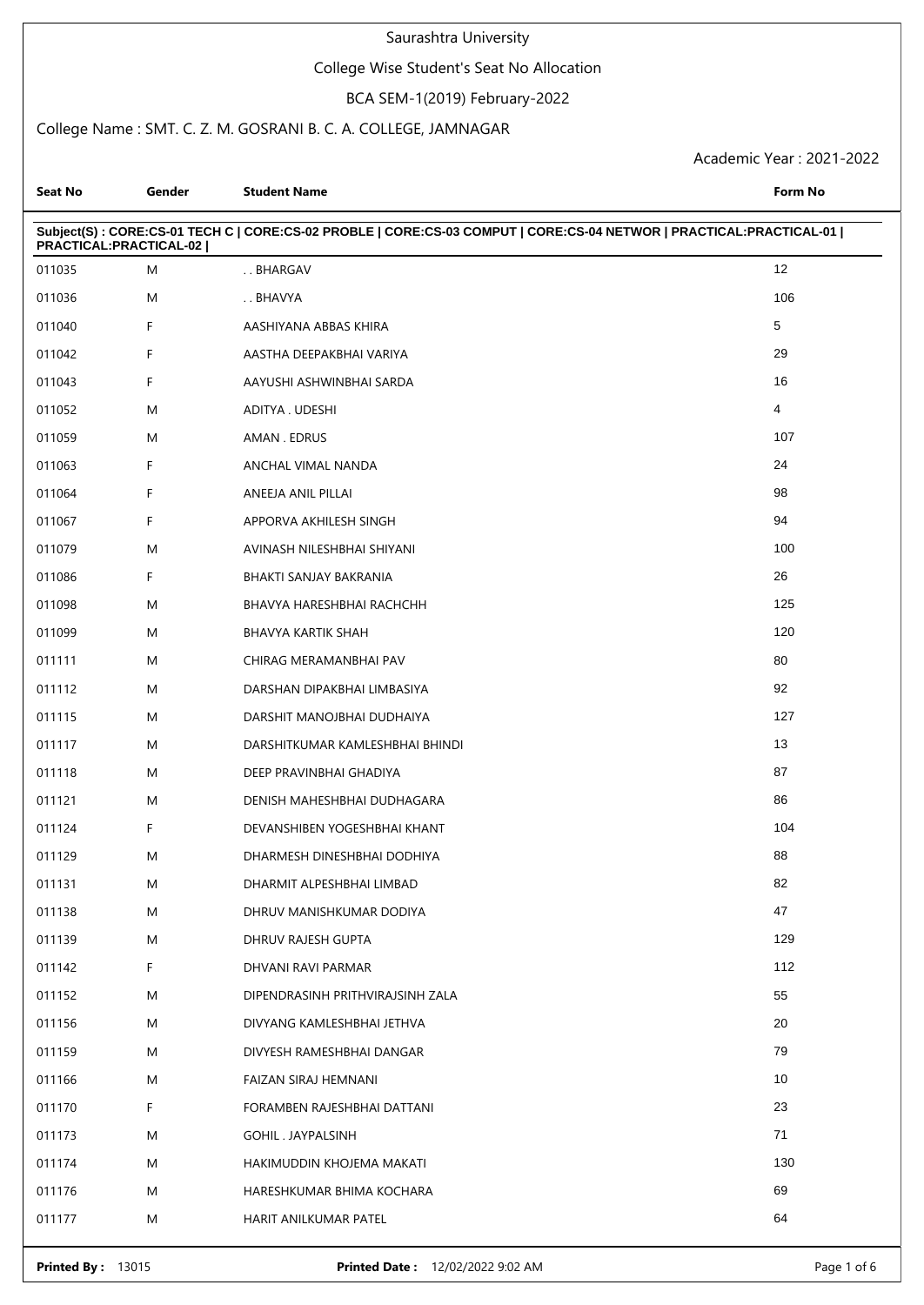## College Wise Student's Seat No Allocation

### BCA SEM-1(2019) February-2022

## College Name : SMT. C. Z. M. GOSRANI B. C. A. COLLEGE, JAMNAGAR

Academic Year : 2021-2022

| <b>Seat No</b> | Gender | <b>Student Name</b>            | Form No        |
|----------------|--------|--------------------------------|----------------|
| 011178         | F      | HARMITA MANSUKHBHAI SONAGARA   | 132            |
| 011180         | M      | HARSH PRAVINBHAI FALDU         | 57             |
| 011181         | M      | HARSH MAHESHBHAI PADIYA        | 121            |
| 011183         | F      | HARSHALI MANISH NANDA          | 99             |
| 011185         | M      | HARSHIT RAMESHBHAI KORAT       | 11             |
| 011188         | M      | HEET BHAVESHKUMAR RABADIYA     | 39             |
| 011189         | M      | HEET VARVA RAVALIYA            | 6              |
| 011191         | F.     | HEMANGSHI RAJESHBHAI AHUJA     | 117            |
| 011192         | F      | HEMANSHEE ARVINDBHAI VADOLEEYA | 44             |
| 011195         | F      | HETVI NIMISH MEHTA             | 113            |
| 011196         | M      | HIMESH CHANDULAL CHOVATIYA     | 109            |
| 011198         | F      | HIRAL CHANDRESH KANAKHARA      | 49             |
| 011204         | M      | HITESH BHARATBHAI CHAU         | 101            |
| 011209         | F      | <b>IRAM ASIF KHAN</b>          | 95             |
| 011210         | F.     | ISHWA ASIF MODI                | 27             |
| 011211         | M      | ISHWAR . GORADIYA              | 14             |
| 011213         | F.     | JADEJA . HETALBA               | 70             |
| 011214         | F      | JAGRUTI SHANTILAL PARMAR       | 103            |
| 011215         | M      | JAINISH PRAKASHBHAI NADIYAPARA | 74             |
| 011216         | M      | JASMANSINGH . BAJAJ            | $\overline{7}$ |
| 011217         | M      | JATIN JENTILAL GAJERA          | 105            |
| 011221         | M      | JAY ASHOKBHAI MANGE            | 65             |
| 011222         | M      | JAY AJAYBHAI PATEL             | 123            |
| 011229         | M      | JEET ASHEET JHAVERI            | 56             |
| 011232         | M      | JENIS BHUPENDRABHAI VADGAMA    | 119            |
| 011233         | M      | JENIS VINODBHAI VIRANI         | 41             |
| 011235         | M      | JIGNESH RANCHHODBHAI RATHOD    | 89             |
| 011236         | M      | JIGNESH NILESHBHAI VADGAMA     | 115            |
| 011241         | M      | KALPESH PRAVINBHAI PARMAR      | 83             |
| 011242         | M      | KAPIL PIYUSH THAKER            | 51             |
| 011244         | M      | KARANKUMAR ARAJANBHAI DHRANGU  | 45             |
| 011250         | M      | KENIL ASHVINBHAI BHANDERI      | 37             |
| 011256         | M      | KEVIN VRAJLALBHAI CHOVATIYA    | 50             |
| 011261         | F      | KHUSHI RAJESH CHHATRALA        | 111            |
| 011264         | F.     | KHUSHI MANSUKHBHAI THUMMAR     | 60             |
| 011268         | M      | KIRTAN JAYSUKHBHAI PANSARA     | 36             |
| 011277         | F      | KRISHNA DILIPBHAI RAMOLIYA     | 63             |

**Printed By :** 13015 **Printed Date :** 12/02/2022 9:02 AM **Page 2 of 6** Page 2 of 6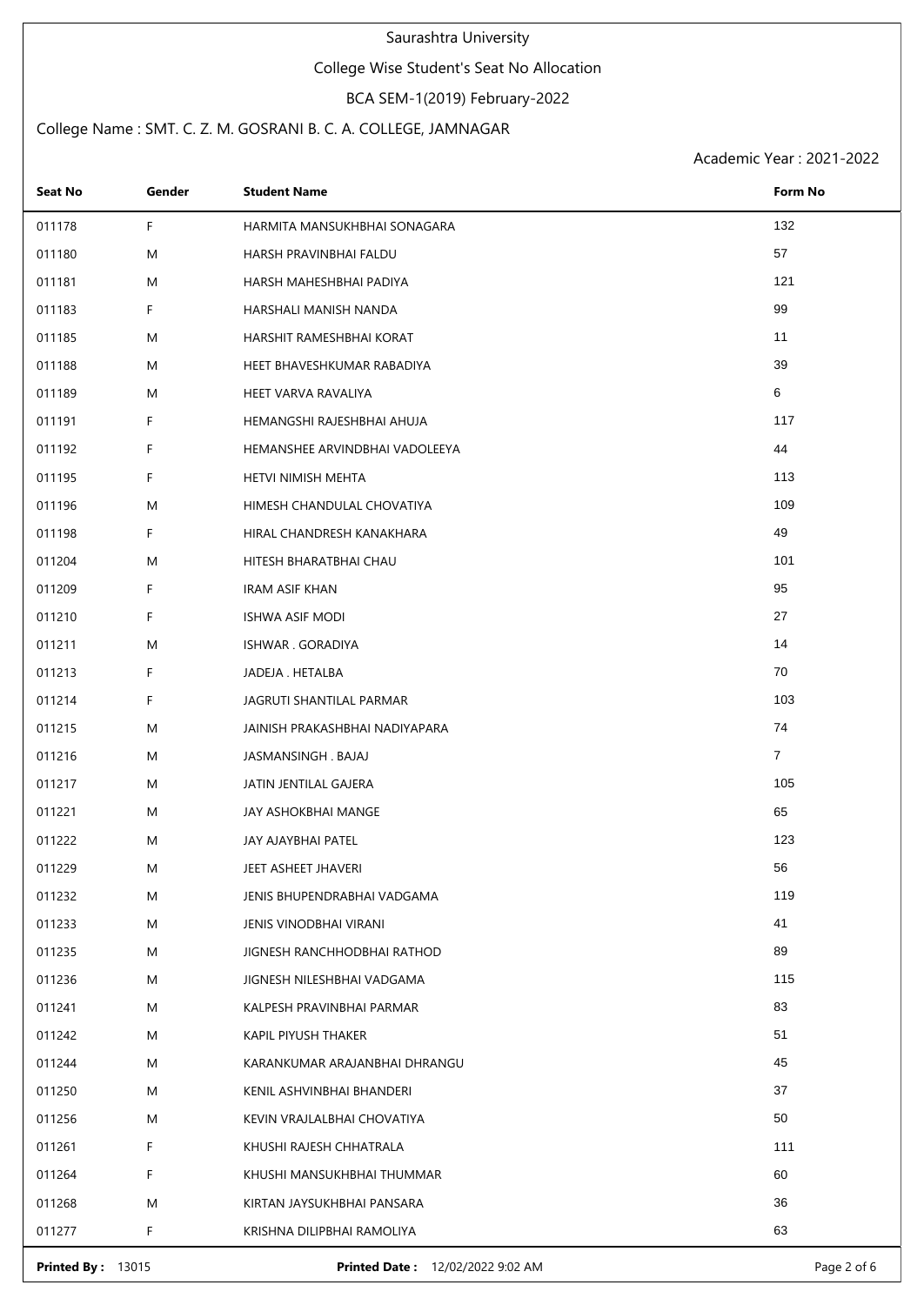## College Wise Student's Seat No Allocation

### BCA SEM-1(2019) February-2022

## College Name : SMT. C. Z. M. GOSRANI B. C. A. COLLEGE, JAMNAGAR

| <b>Seat No</b>           | Gender | <b>Student Name</b>              | Form No        |
|--------------------------|--------|----------------------------------|----------------|
| 011278                   | F      | KRISHNABA MEHULSINH JADEJA       | 67             |
| 011282                   | F      | KRUPALI DHARMENDRABHAI CHOTALIYA | 30             |
| 011283                   | F      | KRUPALI BHAVESHBHAI SAVALIYA     | 59             |
| 011287                   | F      | KURI. KOMAL                      | 68             |
| 011290                   | F      | MAMTA RAJENDRA ASHWAR            | 25             |
| 011293                   | M      | MANAV CHANDUBHAI ZALA            | 54             |
| 011298                   | M      | MAURYA . AMIT                    | 133            |
| 011303                   | M      | MEET RAJESHBHAI PANSARA          | 77             |
| 011305                   | M      | MEET PRAKASHKUMAR THUMMAR        | 110            |
| 011316                   | M      | MITRAJSINH RANJITSINH JADEJA     | 174            |
| 011317                   | M      | MITUL . SAMANI                   | 124            |
| 011324                   | M      | MOSIN IMRANBHAI KHAFI            | $\overline{2}$ |
| 011325                   | M      | MUJZMIL MO YUSUF KHATHURIYA      | 102            |
| 011330                   | F      | NANDNI ASHWINBHAI MAGDANI        | 21             |
| 011341                   | F      | NIKHAR KALPESH KODINARIYA        | 62             |
| 011343                   | M      | NIKHIL RAMESHBHAI RATHOD         | 43             |
| 011350                   | F      | NIRALI HARESHBHAI KANALA         | 84             |
| 011353                   | M      | NISHANT SANJAYBHAI PAMBHAR       | 35             |
| 011358                   | M      | OM NILESHBHAI ADREJA             | 8              |
| 011359                   | M      | OM BHARATBHAI GOHIL              | 108            |
| 011364                   | M      | PARAM . JANI                     | 38             |
| 011367                   | M      | PARISH NARENDRABHAI GADHIYA      | 40             |
| 011374                   | M      | PARVIN NEBHA DER                 | 58             |
| 011376                   | F      | POOJA BHARATBHAI VADGAMA         | 61             |
| 011378                   | F      | POPAT . PRIYANKA                 | 75             |
| 011382                   | M      | PRATIK ASHISHBHAI PARSONDA       | 34             |
| 011383                   | M      | PREET NIKHILBHAI JOGIA           | 97             |
| 011385                   | M      | PREET ROSHAN SHAH                | 52             |
| 011389                   | M      | PRIT ATULKUMAR SAVLA             | 73             |
| 011391                   | F      | PRIYA VIMALKUMAR PANCHMATIYA     | 90             |
| 011395                   | M      | PRIYANSHU DHARMESHBHAI CHAUHAN   | 33             |
| 011398                   | F      | PURVI JAYESHKUMAR MAMTORA        | 93             |
| 011400                   | F      | RACHANA KAMLESHBHAI SOLANKI      | 31             |
| 011402                   | M      | RAHUL MANISHBHAI MEHTA           | 53             |
| 011408                   | M      | RAKESH RAMESHBHAI DEBATA         | $\mathbf{1}$   |
| 011411                   | F      | REEYA DIVYESHBHAI SANGHANI       | 118            |
| 011412                   | F      | RENSI JAYENDRABHAI NARIYA        | 85             |
| <b>Printed By: 13015</b> |        | Printed Date: 12/02/2022 9:02 AM | Page 3 of 6    |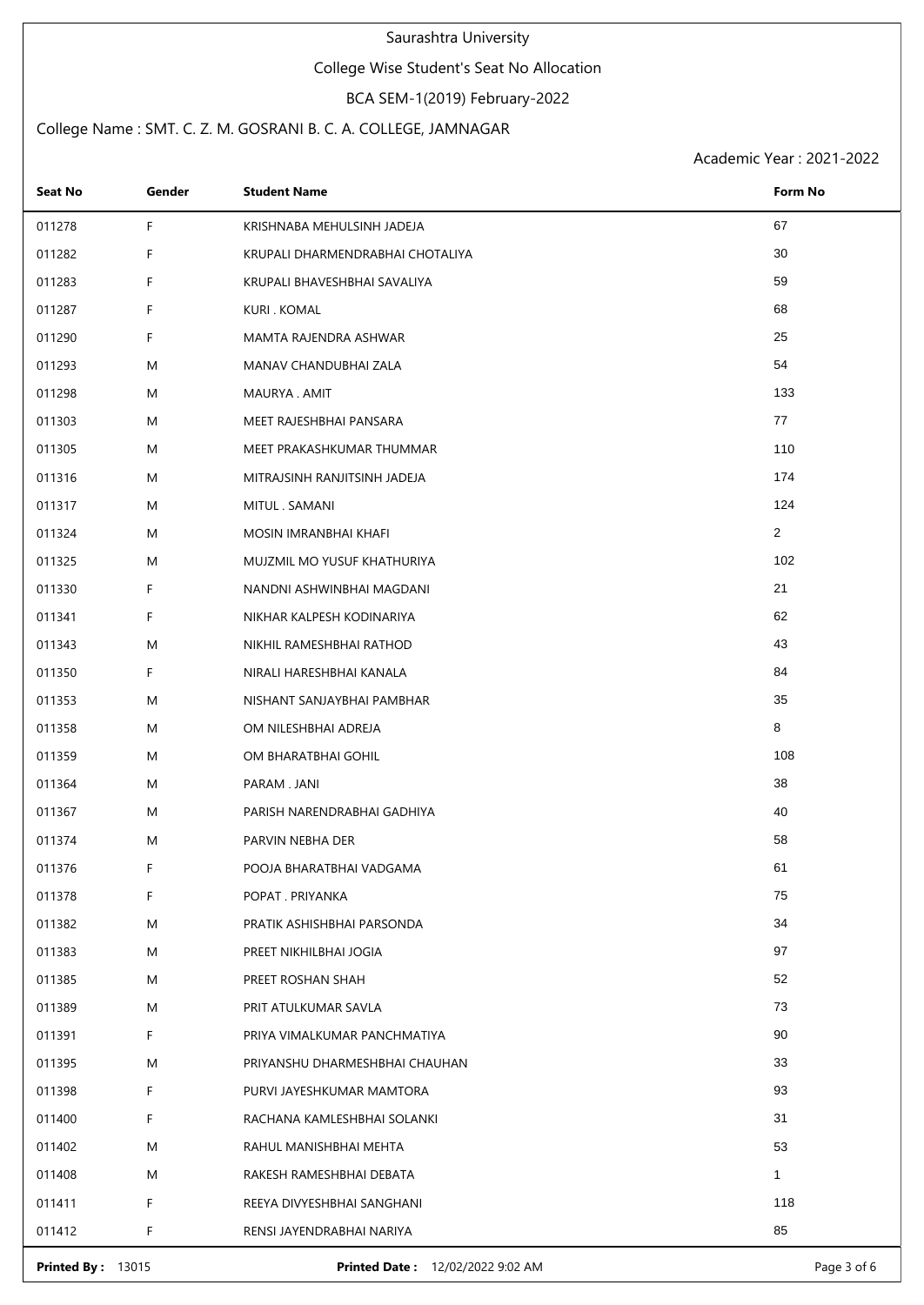# College Wise Student's Seat No Allocation

## BCA SEM-1(2019) February-2022

## College Name : SMT. C. Z. M. GOSRANI B. C. A. COLLEGE, JAMNAGAR

| Seat No                                                               | Gender | <b>Student Name</b>                                                                       | Form No     |  |
|-----------------------------------------------------------------------|--------|-------------------------------------------------------------------------------------------|-------------|--|
| 011417                                                                | F      | RINAL SANJAYBHAI DATTANI                                                                  | 28          |  |
| 011418                                                                | F      | RITU JITEN PATEL                                                                          | 131         |  |
| 011425                                                                | M      | ROHIT SUBHASH CHAUHAN                                                                     | 42          |  |
| 011429                                                                | M      | RONAK SURESHBHAI AMRELIYA                                                                 | 78          |  |
| 011435                                                                | M      | RUSHIRAJSINH DHRUVSINH JADEJA                                                             | 81          |  |
| 011438                                                                | F      | RUTVI DIPAKBHAI RUPAPARA                                                                  | 72          |  |
| 011455                                                                | F      | SANGHAVI . NIPA                                                                           | 91          |  |
| 011458                                                                | M      | SANTOSH DHAGE AMOGH                                                                       | 122         |  |
| 011474                                                                | M      | SHREY ANAND MEHTA                                                                         | 66          |  |
| 011481                                                                | M      | SIB SANKAR BUDDHA DEV GIRI GIRI                                                           | 116         |  |
| 011489                                                                | M      | <b>SUMIT MANISH MISTRY</b>                                                                | 48          |  |
| 011491                                                                | F      | SURBHI OMPRAKASH JHA                                                                      | 126         |  |
| 011500                                                                | F      | TULSHI JAGDISHBHAI VAGHELA                                                                | 18          |  |
| 011502                                                                | M      | UBEID SAKILBHAI SADEKI                                                                    | 46          |  |
| 011503                                                                | M      | UDAY PRAVINBHAI DUDHAGARA                                                                 | 176         |  |
| 011506                                                                | F.     | URVI BIMAL GIRNARI                                                                        | 128         |  |
| 011507                                                                | F      | URVISHA HEMENDRABHAI MEHTA                                                                | 15          |  |
| 011510                                                                | F      | VAIBHAVI MAHESH PATIL                                                                     | 19          |  |
| 011515                                                                | F      | VIDHI DHARMESHBHAI JOSHI                                                                  | 32          |  |
| 011516                                                                | F      | VIDHI ATULBHAI PALA                                                                       | 22          |  |
| 011523                                                                | M      | VIRAJ MUKESHBHAI VIRANI                                                                   | 3           |  |
| 011524                                                                | M      | VIREN VIJAYBHAI PARMAR                                                                    | 114         |  |
| 011525                                                                | F      | VISHAKHA CHETANBHAI CHANDRA                                                               | 17          |  |
| 011527                                                                | Μ      | VISHAL MAGANBHAI KANANI                                                                   | 76          |  |
| 011535                                                                | M      | VIVEK SAGAR GIRNARI                                                                       | 9           |  |
| 011538                                                                | M      | YASH . BARAI                                                                              | 96          |  |
|                                                                       |        | Subject(S): CORE:CS-01 TECH C   CORE:CS-02 PROBLE   CORE:CS-03 COMPUT   CORE:CS-04 NETWOR |             |  |
| 011550                                                                | M      | KISHAN DHANABHAI ODICH                                                                    | 168         |  |
| Subject(S): CORE:CS-02 PROBLE   CORE:CS-03 COMPUT   CORE:CS-04 NETWOR |        |                                                                                           |             |  |
| 011558                                                                | F      | JIGISHA KIRITBHAI AJUDIYA                                                                 | 142         |  |
| 011559                                                                | F      | KRUTI DIPAKKUMAR KORADIYA                                                                 | 143         |  |
| Subject(S): CORE:CS-01 TECH C   CORE:CS-03 COMPUT   CORE:CS-04 NETWOR |        |                                                                                           |             |  |
| 011564                                                                | M      | KAPILKUMAR JAYESHBHAI JOSHI                                                               | 145         |  |
| 011566                                                                | M      | MEETRAJSINH RAJENDRASINH JADEJA                                                           | 139         |  |
|                                                                       |        | Subject(S): CORE:CS-01 TECH C   CORE:CS-02 PROBLE   CORE:CS-04 NETWOR                     |             |  |
| 011567                                                                | M      | AJAY BHIMSHIBHAI CHAVDA                                                                   | 171         |  |
| 011570                                                                | M      | SAHIL BHARATBHAI SUMARIYA                                                                 | 164         |  |
| <b>Printed By: 13015</b>                                              |        | <b>Printed Date: 12/02/2022 9:02 AM</b>                                                   | Page 4 of 6 |  |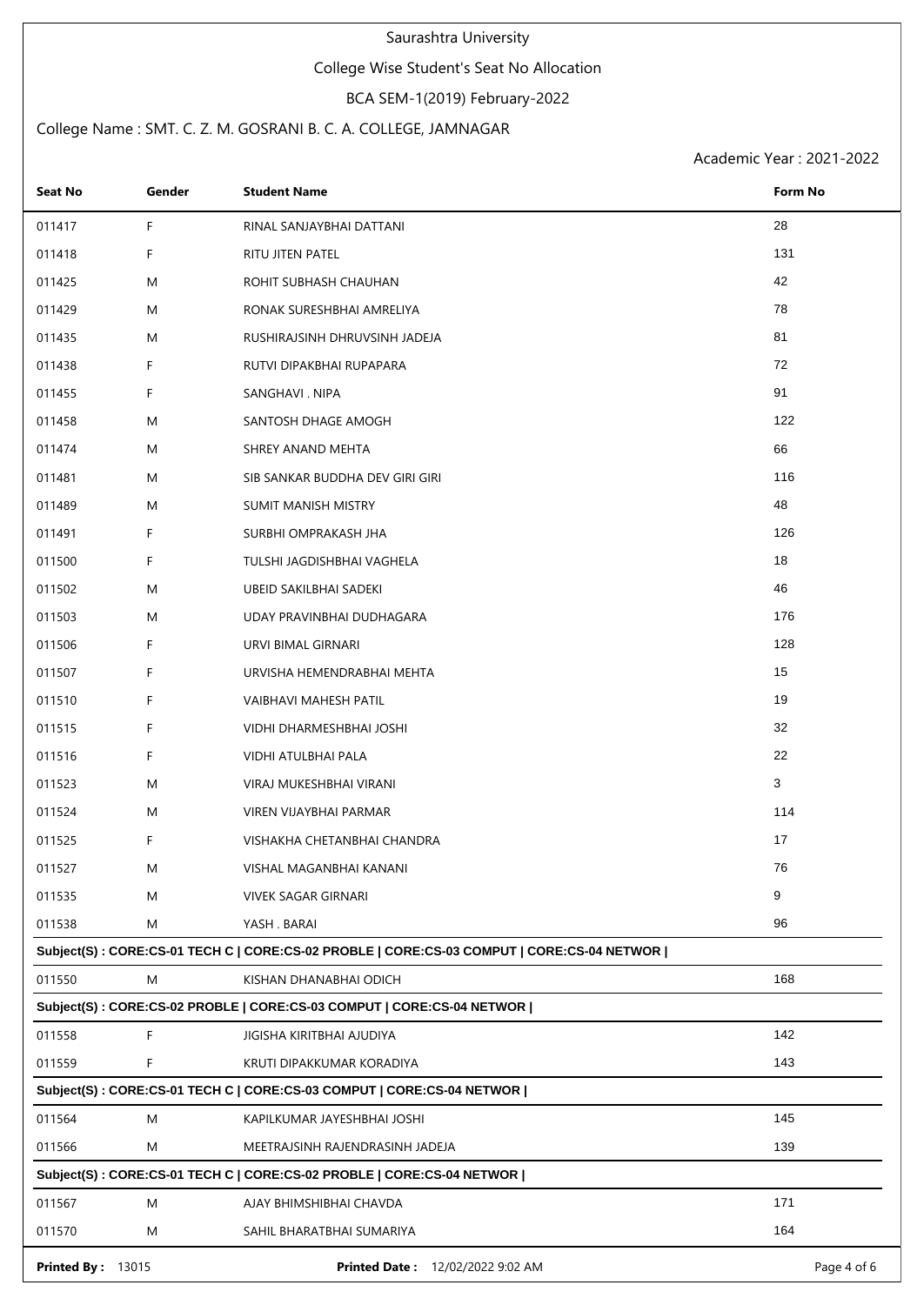# College Wise Student's Seat No Allocation

# BCA SEM-1(2019) February-2022

## College Name : SMT. C. Z. M. GOSRANI B. C. A. COLLEGE, JAMNAGAR

| Seat No                                           | Gender | <b>Student Name</b>                                                   | Form No     |  |  |
|---------------------------------------------------|--------|-----------------------------------------------------------------------|-------------|--|--|
| 011572                                            | M      | SODHA . PRATAPSINH                                                    | 141         |  |  |
|                                                   |        | Subject(S): CORE:CS-01 TECH C   CORE:CS-02 PROBLE   CORE:CS-03 COMPUT |             |  |  |
| 011575                                            | F      | BINALBEN RAMNIKBHAI NARIYA                                            | 153         |  |  |
| 011576                                            | M      | CHINTAN SHAILESHBHAI NANDA                                            | 138         |  |  |
| 011578                                            | M      | CHIRAG JITESHBHAI PITHIYA                                             | 165         |  |  |
| 011579                                            | M      | DHARA NAVINBHAI CHAUHAN                                               | 134         |  |  |
| 011584                                            | M      | MEETKUMAR DILIPBHAI DUDHAGARA                                         | 149         |  |  |
| 011586                                            | M      | NAVGHAN DUDABHA MANEK                                                 | 170         |  |  |
| 011587                                            | M      | PARTH VIJAYBHAI MAJITHIYA                                             | 172         |  |  |
|                                                   |        | Subject(S): CORE:CS-03 COMPUT   CORE:CS-04 NETWOR                     |             |  |  |
| 011589                                            | M      | JAYESHKUMAR CHETANBHAI TAHILYANI                                      | 159         |  |  |
|                                                   |        | Subject(S): CORE:CS-02 PROBLE   CORE:CS-04 NETWOR                     |             |  |  |
| 011594                                            | M      | AARYAN KALPESHKUMAR JHAVERI                                           | 147         |  |  |
| 011596                                            | M      | ALFAIZ JAVIDBHAI SAIYAD MAHAMAD                                       | 161         |  |  |
| 011597                                            | M      | AMAN ASAD SAIYAD                                                      | 151         |  |  |
| 011604                                            | M      | VISHAL . MANSUKHANI                                                   | 175         |  |  |
|                                                   |        | Subject(S): CORE:CS-02 PROBLE   CORE:CS-03 COMPUT                     |             |  |  |
| 011608                                            | M      | DHRUVRAJSINH BIRENDRASINH JADEJA                                      | 135         |  |  |
| 011610                                            | M      | HARSH. BHANUSHALI                                                     | 137         |  |  |
| 011613                                            | F      | ISHA BHAVESHBHAI SANGHANI                                             | 152         |  |  |
| 011614                                            | F      | ISHITA BHUPENDRABHAI DOBARIYA                                         | 163         |  |  |
| 011615                                            | F      | JAHANVI MILANKUMAR JOSHI                                              | 169         |  |  |
| 011616                                            | M      | PARTH KIRITKUMAR LATHIYA                                              | 140         |  |  |
| 011619                                            | M      | RUTVIK ASHOKBHAI MAKWANA                                              | 167         |  |  |
|                                                   |        | Subject(S): CORE:CS-01 TECH C   CORE:CS-03 COMPUT                     |             |  |  |
| 011635                                            | F      | POOJABEN PARBATBHAI CHAVDA                                            | 144         |  |  |
| 011636                                            | M      | PRASHANT NARANBHAI AMBALIYA                                           | 157         |  |  |
| Subject(S): CORE:CS-01 TECH C   CORE:CS-02 PROBLE |        |                                                                       |             |  |  |
| 011639                                            | M      | DARSHIT KAUSHIKBHAI SANGHANI                                          | 155         |  |  |
| 011643                                            | M      | NISHIT SUNILKUMAR PARMAR                                              | 158         |  |  |
| 011645                                            | F      | VRUTIKA DIPAKBHAI NASIT                                               | 154         |  |  |
| Subject(S): CORE:CS-04 NETWOR                     |        |                                                                       |             |  |  |
| 011646                                            | M      | VIJAY BHIMABHAI PINDARIYA                                             | 166         |  |  |
| Subject(S): CORE:CS-03 COMPUT                     |        |                                                                       |             |  |  |
| 011649                                            | M      | BHAVESH PRADIPBHAI GOHIL                                              | 136         |  |  |
| 011652                                            | F      | DISHA PRABUNATH GOSAI                                                 | 148         |  |  |
| 011660                                            | F      | PURVITA RAJNIKBHAI NASIT                                              | 173         |  |  |
| <b>Printed By: 13015</b>                          |        | Printed Date: 12/02/2022 9:02 AM                                      | Page 5 of 6 |  |  |